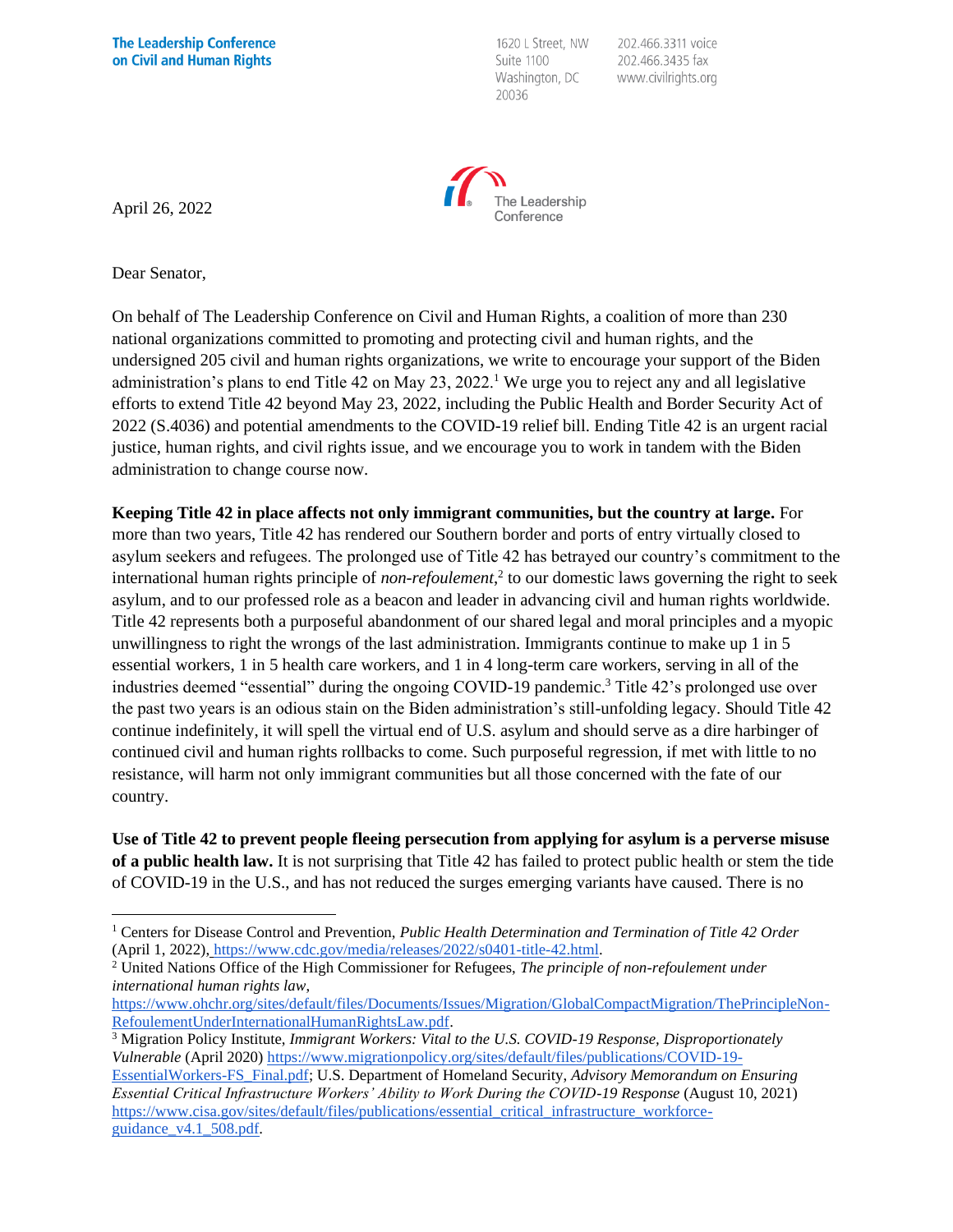April 26, 2022 Page 2 of 9



evidence that Title 42 will protect the country from future variants and surges. Epidemiologists,<sup>4</sup> former CDC officials,<sup>5</sup> and public health experts<sup>6</sup> have denounced the junk science<sup>7</sup> underlying the use of Title 42 since its authorization in 2020. The CDC itself now formally agrees that Title 42 does not provide a public health benefit. Furthermore, Title 42 has reinforced ugly, racialized stereotypes about immigrants and the propensity for disease. Recent characterizations of Title 42 as a border management tool belie any reasoning based on science or public health and confirm that it has been used as an immigration policy, not a public health policy. Indeed, the March 11, 2022 memo<sup>8</sup> to Customs and Border Protection officers authorizing an exemption from expulsion under Title 42 solely for Ukrainian nationals demonstrates the flimsiness of any purported public health justification. Such exemptions, narrowly applied, appear inequitable on their face and seem to support allegations that U.S. compassion for asylum seekers and refugees is heavily influenced by race, ethnicity, and nationality. In the end, misuse of a public health law in this way to circumvent due process at the border further undermines the credibility of public health institutions that are already under attack by movements with an anti-science agenda.

**Efforts to tie the use of Title 42 to the COVID-related Public Health Emergency will harm both immigrants and the most vulnerable U.S. citizens.** The key to ending the pandemic is increasing access to vaccines and preventative measures, not continuing anti-immigrant policies like Title 42. Some in Congress are seeking to reduce or block entirely funding to fight COVID-19, while others proposed tying the continuation of Title 42 to the Surgeon General's authority to declare or end a Public Health Emergency (PHE). Proposals that would prevent the administration from ending the use of Title 42 unless the PHE is also ended are misguided and dangerous, and put undue pressure on officials to lift the PHE prematurely to restore access to asylum. Ending the recently-renewed PHE is expected to result in over 12 million Medicaid beneficiaries losing coverage, along with countless consequences for COVID-19 related programs that serve all Americans. PHEs have a particular purpose: to create flexibility and certainty so the health care system can meet our country's health needs. Especially given that doctors, hospitals, community health centers, and other providers face a sudden lapse of resources to fight the pandemic, it is not time to further tie the hands of the Department of Health and Human Services.

**Title 42 has exposed asylum seekers to chaos and violence, and has exposed Black asylum seekers to disproportionate, anti-Black harms.** Title 42 has not deterred asylum seekers and refugees from

<sup>4</sup> Columbia University Program on Forced Migration and Health, *Epidemiologists and Public Health Experts Reiterate Urgent Call to End Title 42* (January 14, 2022), [https://www.publichealth.columbia.edu/research/program](https://www.publichealth.columbia.edu/research/program-forced-migration-and-health/epidemiologists-and-public-health-experts-reiterate-urgent-call-end-title-42)[forced-migration-and-health/epidemiologists-and-public-health-experts-reiterate-urgent-call-end-title-42.](https://www.publichealth.columbia.edu/research/program-forced-migration-and-health/epidemiologists-and-public-health-experts-reiterate-urgent-call-end-title-42)

<sup>5</sup> CBS News, *Top CDC official told Congress migrant expulsion policy was not needed to contain COVID*  (November 12, 2021), [https://www.cbsnews.com/news/cdc-official-told-congress-migrant-expulsion-policy-not](https://www.cbsnews.com/news/cdc-official-told-congress-migrant-expulsion-policy-not-needed-to-contain-covid/)[needed-to-contain-covid/.](https://www.cbsnews.com/news/cdc-official-told-congress-migrant-expulsion-policy-not-needed-to-contain-covid/)

<sup>6</sup> Physicians for Human Rights, *Neither Safety nor Health: How Title 42 Expulsions Harm Health and Violate Rights* (July 28, 2021), [https://phr.org/our-work/resources/neither-safety-nor-health/.](https://phr.org/our-work/resources/neither-safety-nor-health/)

<sup>7</sup> Physicians for Human Rights, *1,300+ Medical Professionals from 49 U.S. States and Territories Call on CDC to End "Junk Science" Border Expulsion Policy* (October 28, 2021), [https://phr.org/our-work/resources/u-s-medical](https://phr.org/our-work/resources/u-s-medical-professionals-demand-cdc-end-title-42/)[professionals-demand-cdc-end-title-42/.](https://phr.org/our-work/resources/u-s-medical-professionals-demand-cdc-end-title-42/)

<sup>8</sup> U.S. Customs and Border Protection, *Title 42 Exceptions for Ukrainian Nationals* (March 11, 2022), [https://drive.google.com/file/d/1glEe8MnsNWR15BsfQtiaSR75yKBrCuqe/view.](https://drive.google.com/file/d/1glEe8MnsNWR15BsfQtiaSR75yKBrCuqe/view)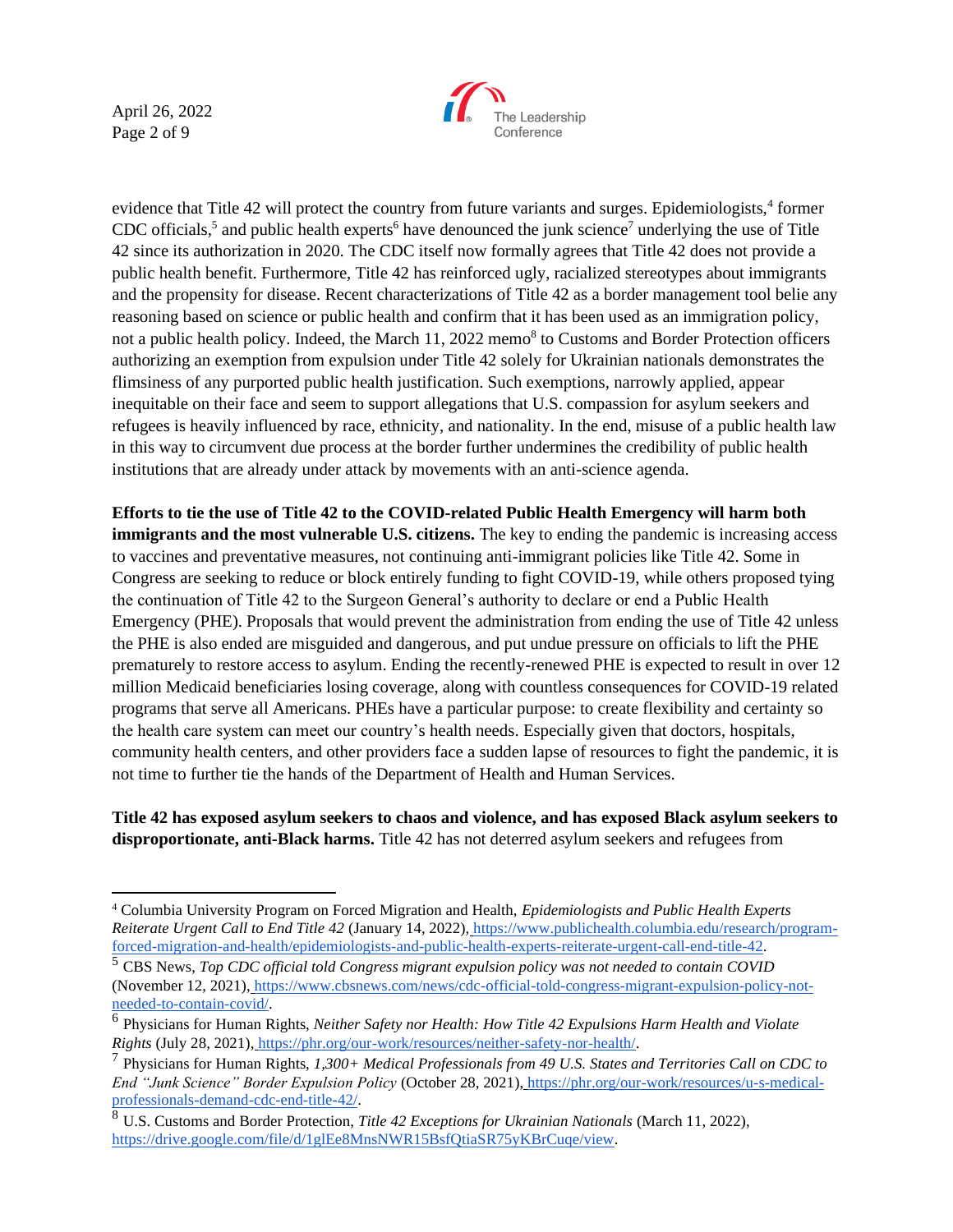April 26, 2022 Page 3 of 9



traveling to the Southern border — it has, instead, increased<sup>9</sup> the number of desperate people fleeing danger who quickly attempt re-entry, because access to safety has been blocked and asylum claims are not being heard. Neither Title 42, nor any other dubious policy of its kind, can deter people who seek protection from persecution. Title 42 has exposed asylum seekers to violence after expulsion — with almost  $10,000$  reports<sup>10</sup> of kidnapping, rape, assault, torture, and more. Furthermore, Title 42 has had an outsized negative impact on hyper-visible Black asylum seekers from Africa and the Caribbean<sup>11</sup> in particular, including (but not limited to) mass deportations and gruesome violence against Haitian migrants by Customs and Border Protection officials. The Leadership Conference and allied organizations decried<sup>12</sup> this anti-Black violence against Haitian and other Black asylum seekers in Del Rio, Texas last September, and we do so again today. To emphasize the scale of the harm Title 42 has wrought, consider this statistic: the U.S. government has conducted nearly 2 million expulsions in the past two years.<sup>13</sup> With every day that Title 42 remains in place, an ever-growing number of asylum seekers are experiencing heinous harms that alter their lives forever. Seeking to extend this policy sanctions such harms both theoretically and in reality.

**Our nation is fully capable of addressing the potential increase in migrants at the Southern border, but it must adopt a welcoming approach that treats all migrants with the dignity they deserve.**  Ending Title 42 will not automatically lead to chaos at the border. Indeed, the removal of Title 42 is a return to regular order: Asylum claims will once again be processed and heard as authorized by U.S. law. The Biden administration has announced a comprehensive, whole-of-government plan<sup>14</sup> to address potential increases in asylum seekers and refugees at the border, including surging personnel to the area, providing COVID-19 vaccines to those in custody, and reducing crowding in holding facilities. The expected short-term increase in arrivals is smaller than other increases in migration in our country's history, and far smaller than the numbers of migrants that other nations have been able to welcome and process. Chaotic conditions at the border are not a result of "surges", but rather of misguided approaches to enforcement. The transition to an orderly system at the border depends on the adoption of more humane and welcoming policies, and will only be made more difficult if Congress or the Biden

<sup>9</sup> American Immigration Council, *Rising Border Encounters in 2021: An Overview and Analysis* (March 4, 2022)[,](https://www.americanimmigrationcouncil.org/rising-border-encounters-in-2021) [https://www.americanimmigrationcouncil.org/rising-border-encounters-in-2021.](https://www.americanimmigrationcouncil.org/rising-border-encounters-in-2021)

<sup>10</sup> Human Rights First, *Two Years of Suffering: Biden Administration Continues Use of Discredited Title 42 Order to Flout Refugee Law* (March 17, 2022), [https://www.humanrightsfirst.org/resource/two-years-suffering-biden](https://www.humanrightsfirst.org/resource/two-years-suffering-biden-administration-continues-use-discredited-title-42-order-flout)[administration-continues-use-discredited-title-42-order-flout.](https://www.humanrightsfirst.org/resource/two-years-suffering-biden-administration-continues-use-discredited-title-42-order-flout)

<sup>11</sup> Robert F. Kennedy Human Rights and Haitian Bridge Alliance, *Beyond the Bridge: Documented HUman Rights Abuses and Civil Rights Violations Against Haitian Migrants in the Del Rio, Texas Encampment* (2022), [https://rfkhr.imgix.net/asset/Del-Rio-Report.pdf.](https://rfkhr.imgix.net/asset/Del-Rio-Report.pdf) The Quixote Center and Haitian Bridge Alliance, *The Invisible Wall: Title 42 and its Impact on Haitian Migrants* (2021[\) https://www.quixote.org/wp](https://www.quixote.org/wp-content/uploads/2021/03/The-Invisible-Wall.pdf)[content/uploads/2021/03/The-Invisible-Wall.pdf.](https://www.quixote.org/wp-content/uploads/2021/03/The-Invisible-Wall.pdf)

<sup>&</sup>lt;sup>12</sup> The Leadership Conference on Civil and Human Rights, *Biden Must Pause Deportation of Haitians, Respect Due Process* (September 24, 2021), [https://civilrights.org/2021/09/24/biden-must-pause-deportation-of-haitians-respect](https://civilrights.org/2021/09/24/biden-must-pause-deportation-of-haitians-respect-due-process/)[due-process/.](https://civilrights.org/2021/09/24/biden-must-pause-deportation-of-haitians-respect-due-process/)

<sup>13</sup> U.S. Customs and Border Protection, *Nationwide Enforcement Encounters: Title 8 Enforcement Actions and Title 42 Expulsions 2022* (last modified April 8, 2022) [https://www.cbp.gov/newsroom/stats/cbp-enforcement](https://www.cbp.gov/newsroom/stats/cbp-enforcement-statistics/title-8-and-title-42-statistics)[statistics/title-8-and-title-42-statistics.](https://www.cbp.gov/newsroom/stats/cbp-enforcement-statistics/title-8-and-title-42-statistics)

<sup>14</sup> U.S. Department of Homeland Security, *FACT SHEET: DHS Preparations for a Potential Increase in Migration* (March 30, 2022), [https://www.dhs.gov/news/2022/03/30/fact-sheet-dhs-preparations-potential-increase-migration.](https://www.dhs.gov/news/2022/03/30/fact-sheet-dhs-preparations-potential-increase-migration)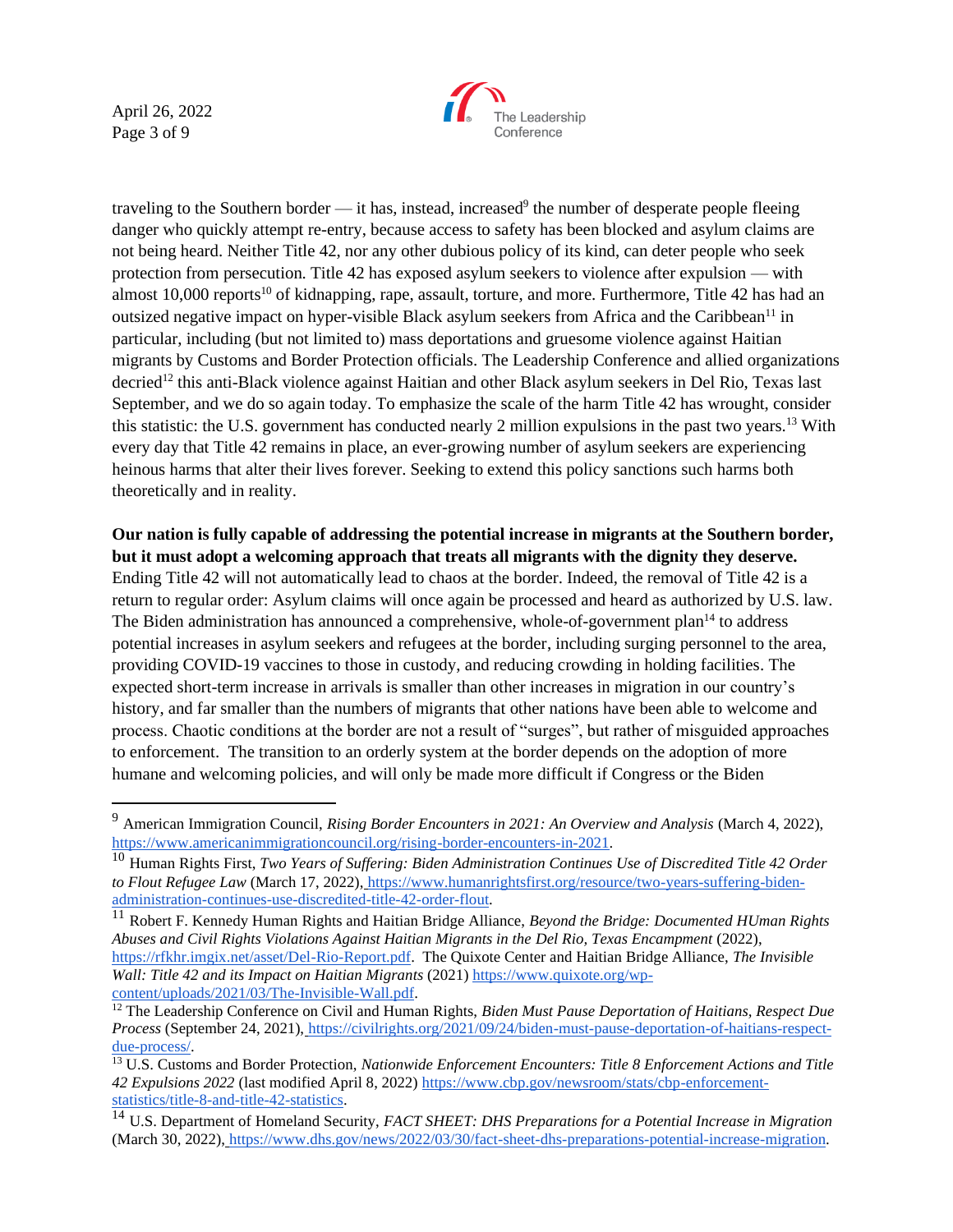April 26, 2022 Page 4 of 9



administration adopts a punitive, enforcement-only approach. In the post-Title 42 world, the U.S. must welcome asylum seekers with dignity. We urge Members of Congress, instead of pursuing avenues to extend Title 42, to work with the Biden administration to enhance and improve these plans in meaningful ways, and to encourage the Biden administration to reject an enforcement-only approach to managing the Southern border, which would have disastrous, disorderly results.

**Conclusion**. The misuse of Title 42 is one of the most urgent civil and human rights issues of our day, and we urge you to stand with immigrants and welcome all with dignity. All Members of Congress should reject legislative efforts to extend Title 42 or continue tying this wholesale policy failure to the essential public health funding needed to end the pandemic. Congress must take a step in the right direction to establish a humane asylum system.

If you have any questions or concerns, please contact Breanne Palmer, Immigration Policy Counsel, at [palmer@civilrights.org.](mailto:palmer@civilrights.org)

Sincerely,

The Leadership Conference on Civil and Human Rights 32BJ SEIU Advocating Opportunity AFL-CIO African American Ministers In Action African Communities Together Al Otro Lado Alianza Americas America's Voice American Civil Liberties Union American Friends Service Committee (AFSC) American Gateways American Humanist Association American Immigration Lawyers Association American-Arab Anti-Discrimination Committee (ADC) Americans for Democratic Action (ADA) Andrew Goodman Foundation Anti-Defamation League Arizona Justice For Our Neighbors Asian & Pacific Islander American Health Forum (APIAHF) Asian American Legal Defense and Education Fund (AALDEF) Asian Americans Advancing Justice | AAJC Asian Americans Advancing Justice | Chicago Asian Americans Advancing Justice | Los Angeles ASISTA Association of Asian Pacific Community Health Organizations (AAPCHO)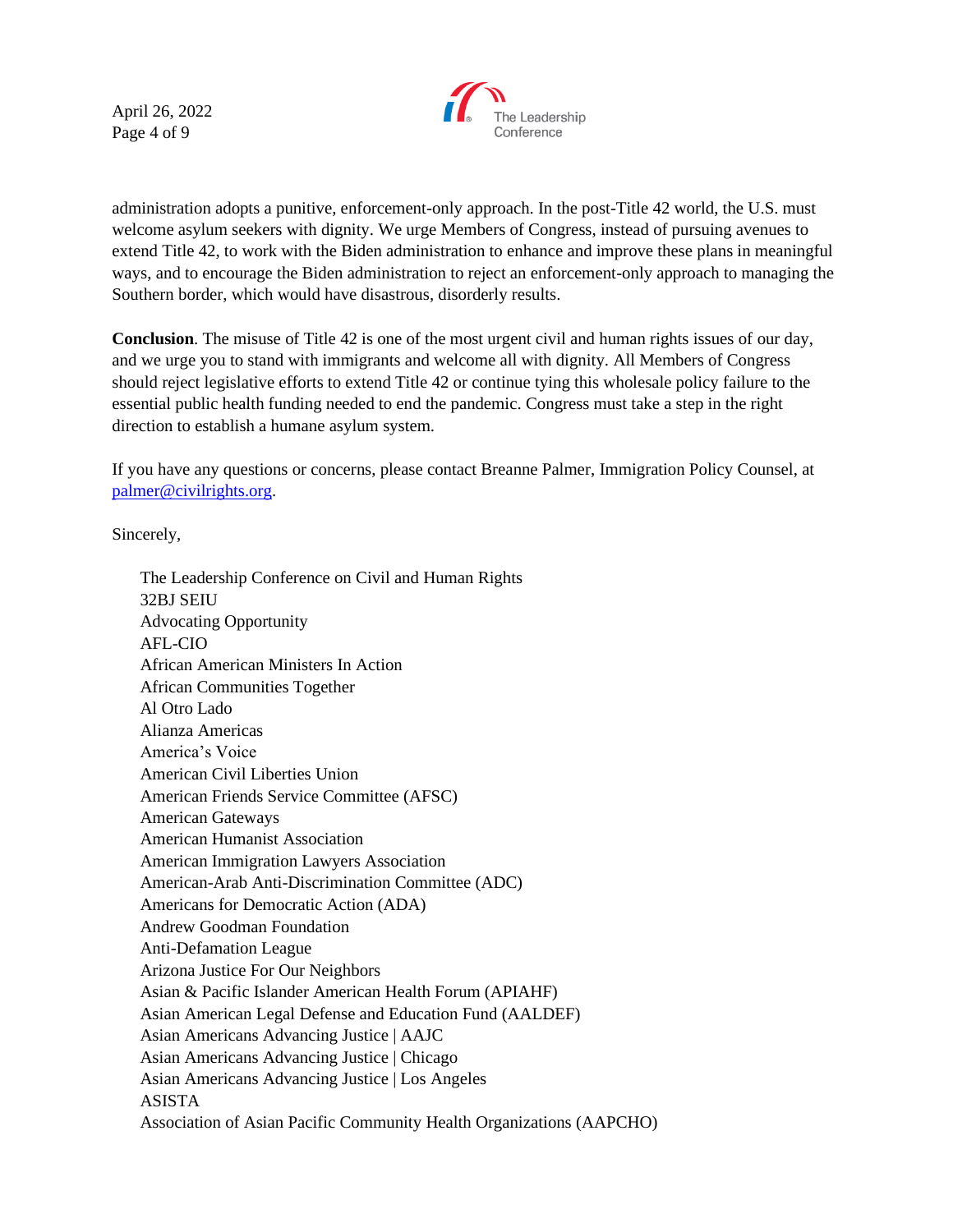April 26, 2022 Page 5 of 9



Asylum Seeker Advocacy Project (ASAP) AsylumConnect AsylumWorks Austin Border Relief Autistic Self Advocacy Network Beacon Presbyterian Fellowship Bend the Arc: Jewish Action Bridges Faith Initiative Bridges Faith Initiative Brooklyn Defender Services Buen Vecino California Collaborative for Immigrant Justice Cameroon Advocacy Network Catholic Charities of SW Kansas Center for Disability Rights Center for Gender & Refugee Studies Center for Law and Social Policy (CLASP) Center for Popular Democracy (CPD) Center for Victims of Torture Central American Resource Center Central American Resource Center of Northern California - CARECEN SF Centro Legal de la Raza Chinese Mutual Aid Association Christian Reformed Church Office of Social Justice Church World Service Clearinghouse on Women's Issues Cleveland Jobs with Justice Coalition for Humane Immigrant Rights (CHIRLA) Coalition on Human Needs Columbia Law School Immigrants' Rights Clinic Community Change Action Comunidad Maya Pixan Ixim Cooperative Baptist Fellowship Disability Rights Education and Defense Fund (DREDF) Disciples Immigration Legal Counsel Disciples Refugee & Immigration Ministries Doctors for Camp Closure Envision Freedom Fund Equality California Esperanza Immigrant Rights Project Esperanza United (Formerly Casa de Esperanza National Latin@ Network) Fair Immigration Reform Movement (FIRM) Faith-Immanuel Lutheran Church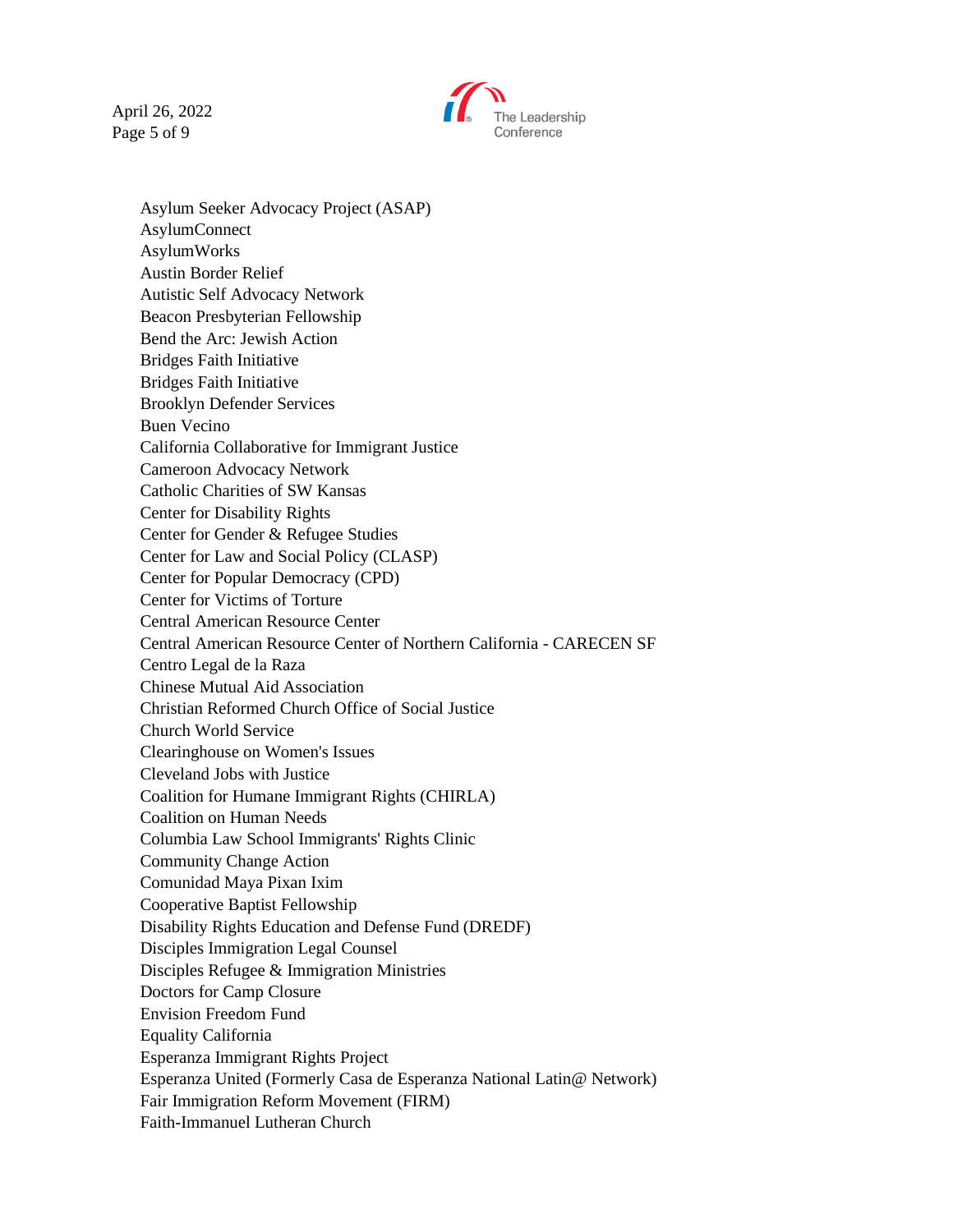April 26, 2022 Page 6 of 9



Faith in Public Life Families for Freedom Farmworker Justice Fellowship Southwest Feminist Majority Foundation Florence Immigrant & Refugee Rights Project Florida Immigrant Coalition Forging Opportunities for Refugees in America Free Migration Project Freedom Network USA Garcia & Anderson, LLP Government Accountability Project Growing Together Haitian Bridge Alliance Her Justice, Inc. HIAS Pennsylvania Hispanic Economic Development Corporation Hispanic Federation Hope Border Institute Human Impact Partners Human Rights Campaign Human Rights First Human Rights Initiative of North Texas Human Rights Observation/Honduras Illinois Coalition for Immigrant and Refugee Rights Immaculate Heart Community Commission on Justice for Immigrants and Refugees Immigrant Defenders Law Center Immigrant Legal Resource Center Immigration Center for Women and Children Immigration Equality Action Fund Immigration Hub Impact Fund Indivisible Institute for Justice & Democracy in Haiti Instituto de Educacion Popular del Sur de California Inter-Faith Committee on Latin America International Refugee Assistance Project (IRAP) InterReligious Task Force on Central America Japanese American Citizens League Jewish Activists for Immigration Justice Western MA Jewish Voice for Peace, Atlanta Chapter Justice Action Center Justice for Our Neighbors El Paso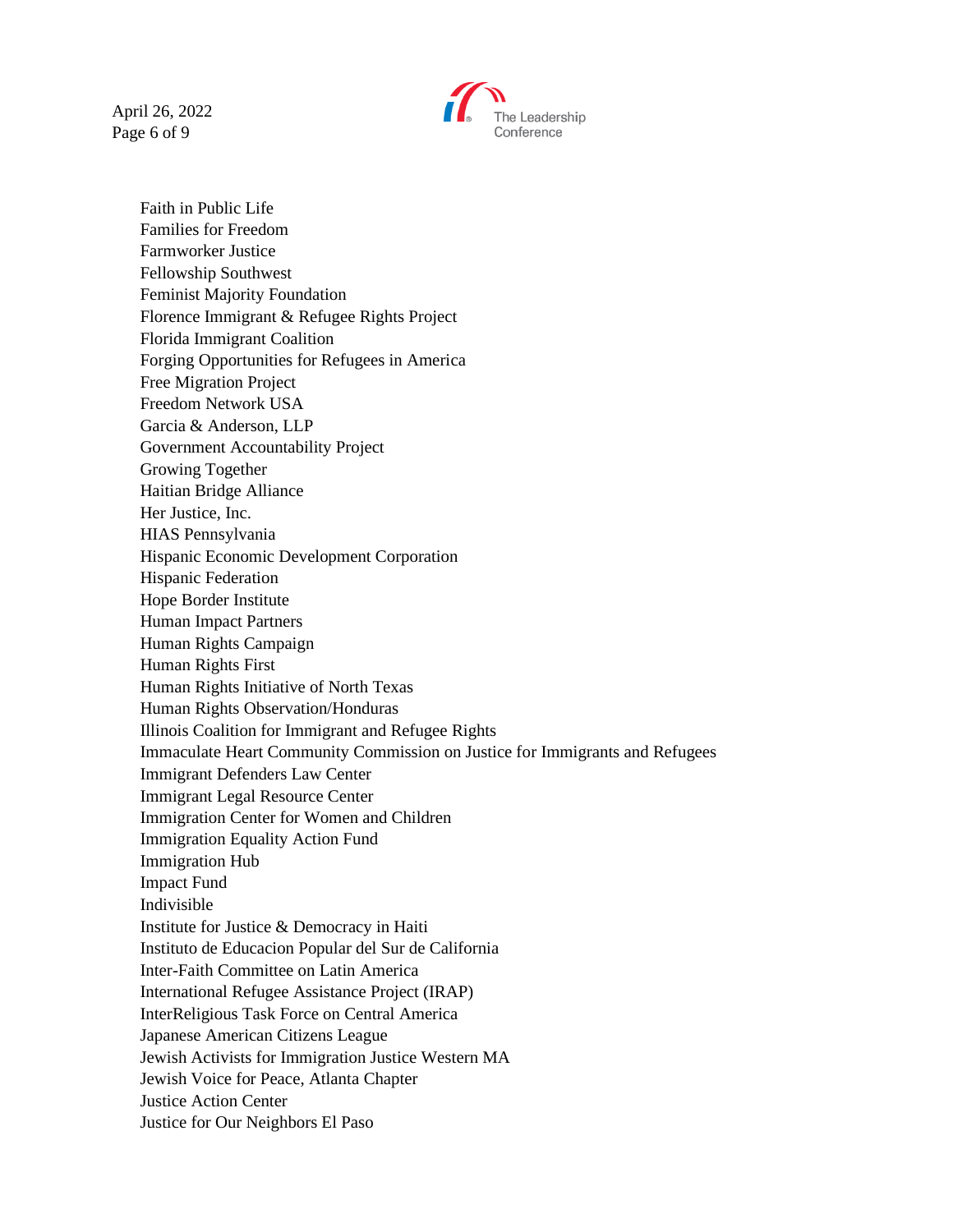April 26, 2022 Page 7 of 9



Justice in Motion Kids in Need of Defense Labor Council for Latin American Advancement (LCLAA) Lambda Legal Latin Advocacy Network (LATINAN) Latin America Working Group (LAWG) Latino Outreach Committee for the Maricopa County Democratic Party Lawyers for Good Government (L4GG) Lawyers' Committee for Civil Rights Under Law League of United Latin American Citizens (LULAC) League of Women Voters of the United States Legal Aid at Work Long Beach Immigrant Rights Coalition Louisiana Advocates for Immigrants in Detention Maryland Against ICE Detention Michigan Immigrant Rights Center Mississippi Center for Justice MomsRising Muslim Advocates NAACP Legal Defense and Educational Fund, Inc. (LDF) NARAL Pro-Choice America National Action Network (NAN) National Association for Latino Community Asset Builders (NALCAB) National Center for Parent Leadership, Advocacy, & Community Empowerment (National PLACE) National Center for Transgender Equality National Council of Churches National Council of Jewish Women National Council on Independent Living National Education Association National Employment Law Project National Immigrant Justice Center National Immigration Law Center National Immigration Project (NIPNLG) National Partnership for New Americans National Urban League NETWORK Lobby for Catholic Social Justice New Mexico Immigrant Law Center New York Immigration Coalition Next100 Northwest Immigrant Rights Project Orlando Center for Justice Oxfam America Partnership for the Advancement of New Americans (PANA)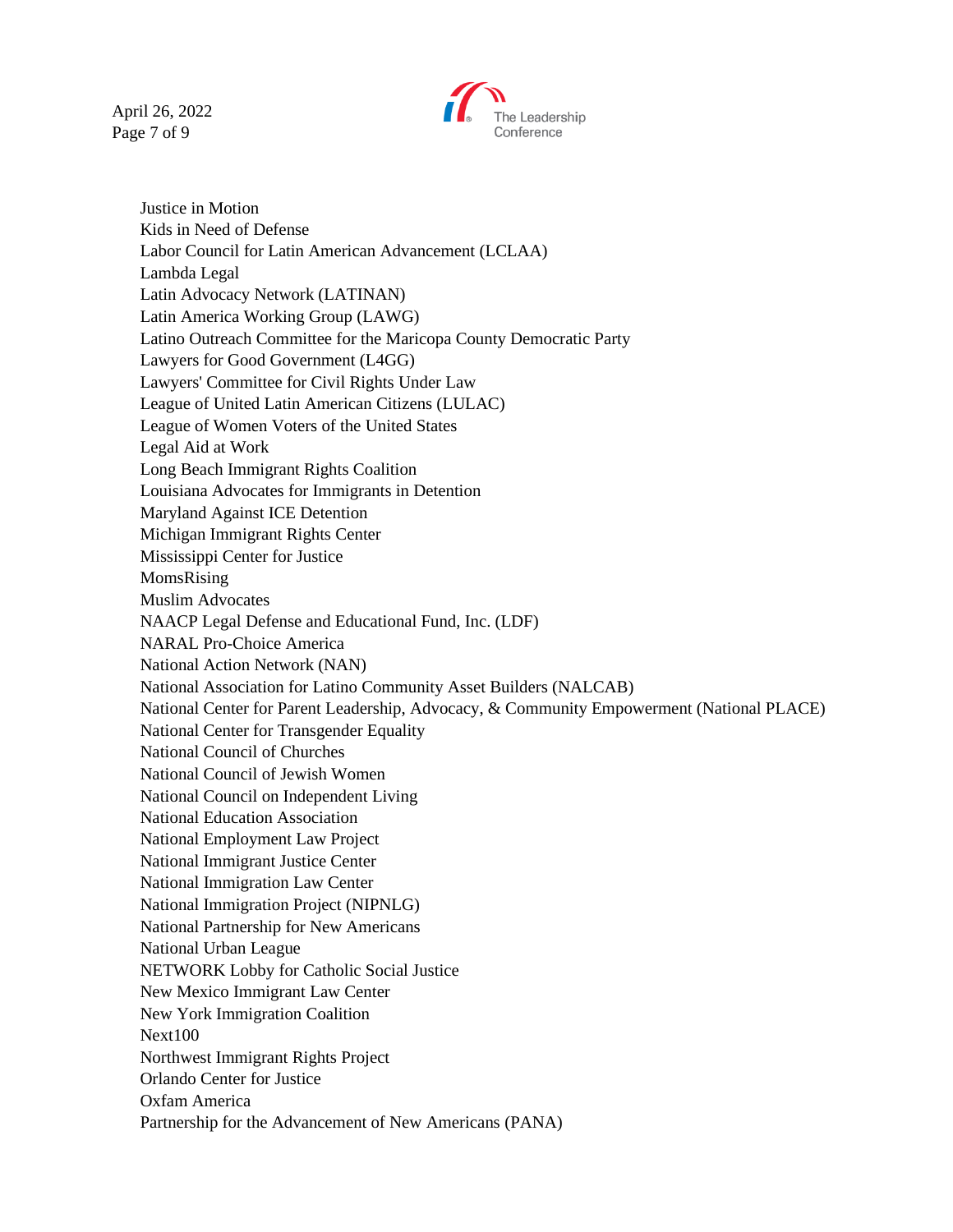April 26, 2022 Page 8 of 9



PFLAG National Physicians for Human Rights Presente.org Project Lifeline Project On Government Oversight Public Counsel Public Law Center Puentes de Cristo, a Presbyterian Border Ministry Quixote Center Rabbinical Assembly RAICES Rainbow Bridge Asylum Seekers Refugee Congress Refugees International Reproaction Respond Crisis Translation Revolutionary Love Project Robert F. Kennedy Human Rights Rocky Mountain Immigrant Advocacy Network Save the Children Service Employees International Union (SEIU) Silver State Equality Sisters and Brothers of Immigrants Sisters of Mercy of the Americas Justice Team Sisters of St. Dominic of Blauvelt, New York Sanctuary DMV Sojourners Southern Border Communities Coalition Southern Poverty Law Center Student Clinic for Immigrant Justice T'ruah: The Rabbinic Call for Human Rights Tahirih Justice Center The Advocates for Human Rights The Workers Circle The Young Center for Immigrant Children's Rights U.S. Committee for Refugees and Immigrants (USCRI) UCSF Health and Human Rights Initiative UndocuBlack Network Union for Reform Judaism Unitarian Universalist Service Committee United Stateless UNWLA National Vecindarios 901